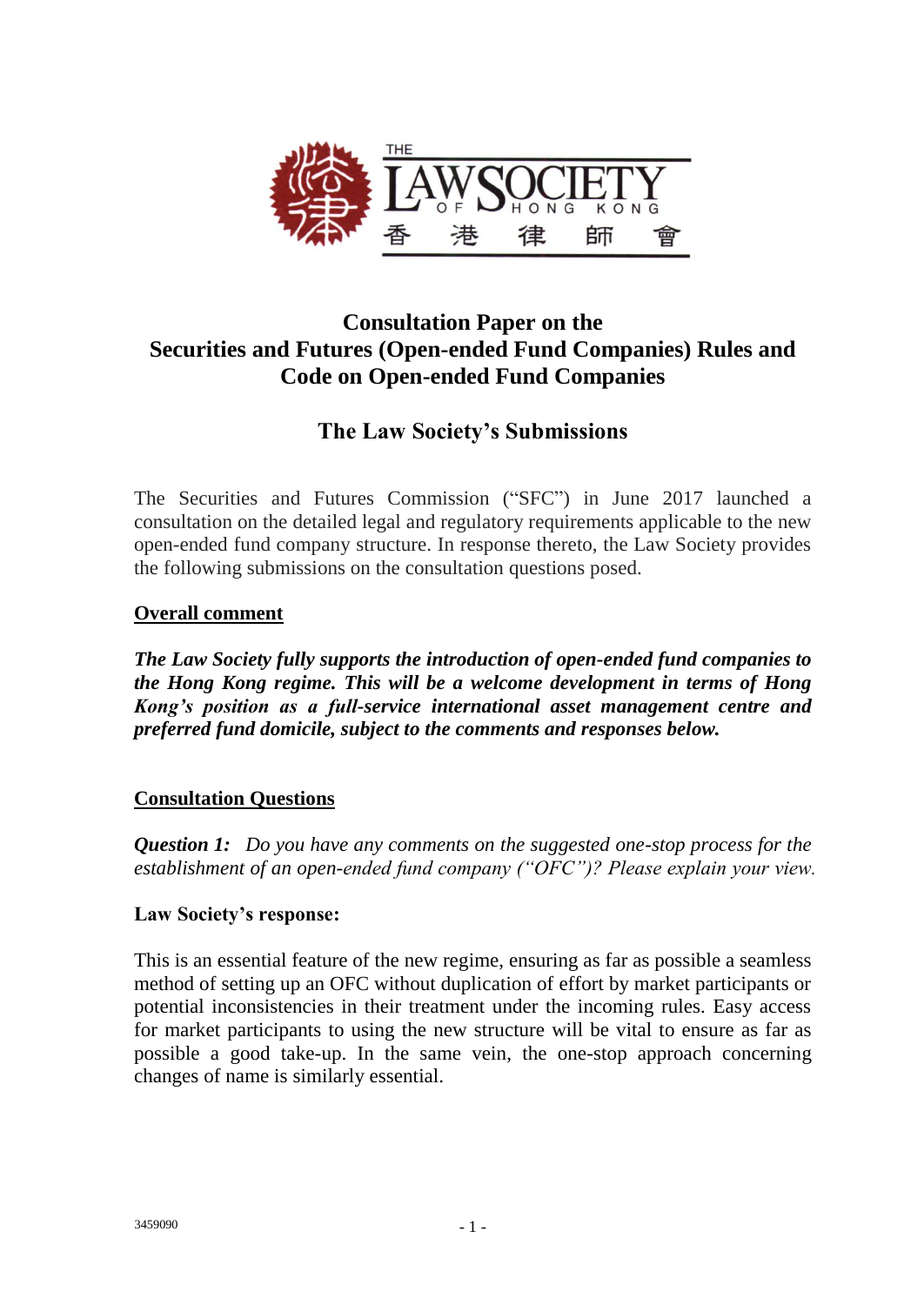*Question 2: With regards to the suggested factors as to whether a proposed OFC name is "misleading or otherwise undesirable", are there other factors which you think should be taken into account? Please explain your view.*

#### **Law Society's response:**

We have the following comments on the suggested factors.

We would have expected the collective provisions to be more in alignment with Cap. 622, the Companies Ordinance:

## *Section 100*

*(1) A company must not be registered by—*

- *(a) a name that is the same as a name appearing in the Index of Company Names;*
- *(b) a name that is the same as a name of a body corporate incorporated or established under an Ordinance;*
- *(c) a name the use of which by the company would, in the Registrar's opinion, constitute a criminal offence; or*
- *(d) a name that, in the Registrar's opinion, is offensive or otherwise contrary to the public interest.*

*(2) Except with the Registrar's prior approval, a company must not be registered by—*

- *(a) a name that, in the Registrar's opinion, would be likely to give the impression that the company is connected in any way with—*
	- *(i) the Central People's Government;*
	- *(ii) the Government; or*
	- *(iii) any department or agency of the Central People's Government or the Government;*
- *(b) a name that contains any word or expression for the time being specified in an order under section 101; or*
- *(c) a name that is the same as a name for which a direction has been given under—*
	- *(i) section 108, 109 or 771; or*
	- *(ii) section 22 or 22A of the predecessor Ordinance on or after 10 December 2010.*

The wording in red and underlined could easily and appropriately be adopted in the OFC Rules, as a result harmonizing the companies legislation and the OFC Rules to a reasonable degree.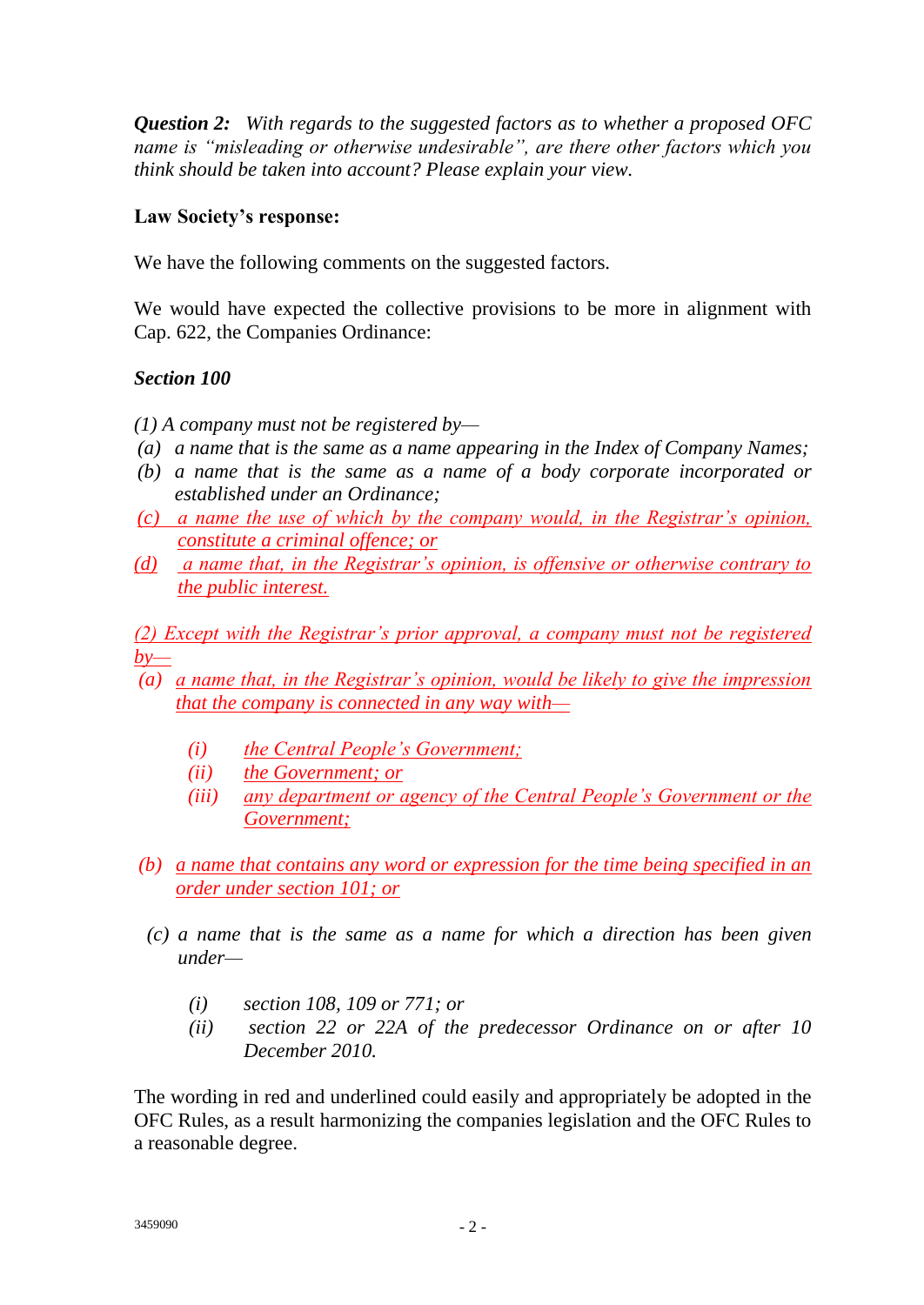Similarly:

## *Section 780*

*Registrar may serve notice to regulate use of corporate names or approved names*

- *(1) The Registrar may serve a notice on a registered non-Hong Kong company if satisfied that a corporate name or approved name of the company—*
	- *(a) is the same as or is too like –*
	- *(i) a name that appears, or should have appeared, in the index of names kept under section 22C of the predecessor Ordinance or in the Index of Company Names on the material date; or*
	- *(ii) the name of a body corporate incorporated or established under an Ordinance before the material date; or*
	- *(b) gives so misleading an indication of the nature of the company's activities in Hong Kong as to be likely to cause harm to the public.*

The above wording in red and underlined chimes with that in section 100(1)(d).

The additional restrictions would provide a more level playing field across the various types of entity operating in Hong Kong, in terms of funds and other corporate entities.

We appreciate that the Code on Unit Trusts and Mutual Funds ("Unit Trust Code") and related guidance cover advertising issues for funds covered by that Code, but we consider it appropriate to ensure that the regime deals with this type of issue as seamlessly and comprehensively as possible.

In principle, the OFC Code wording as regards *misleading or undesirable* is appropriate across the board.

The Consultation Paper states *(emphasis supplied)*:

*The proposed OFC Code…provides guidance on the factors which would be considered by the SFC in determining whether a proposed OFC name would be regarded as "misleading or otherwise undesirable". For example, whether the proposed name (a) is inconsistent with the nature, investment objectives or policy of the OFC, (b) is substantially similar to the name of another OFC, (c) would give investors a sense of assurance or security not justified by the underlying features of the OFC, or (d) might lead investors into inferring or might otherwise create the impression, that the directors*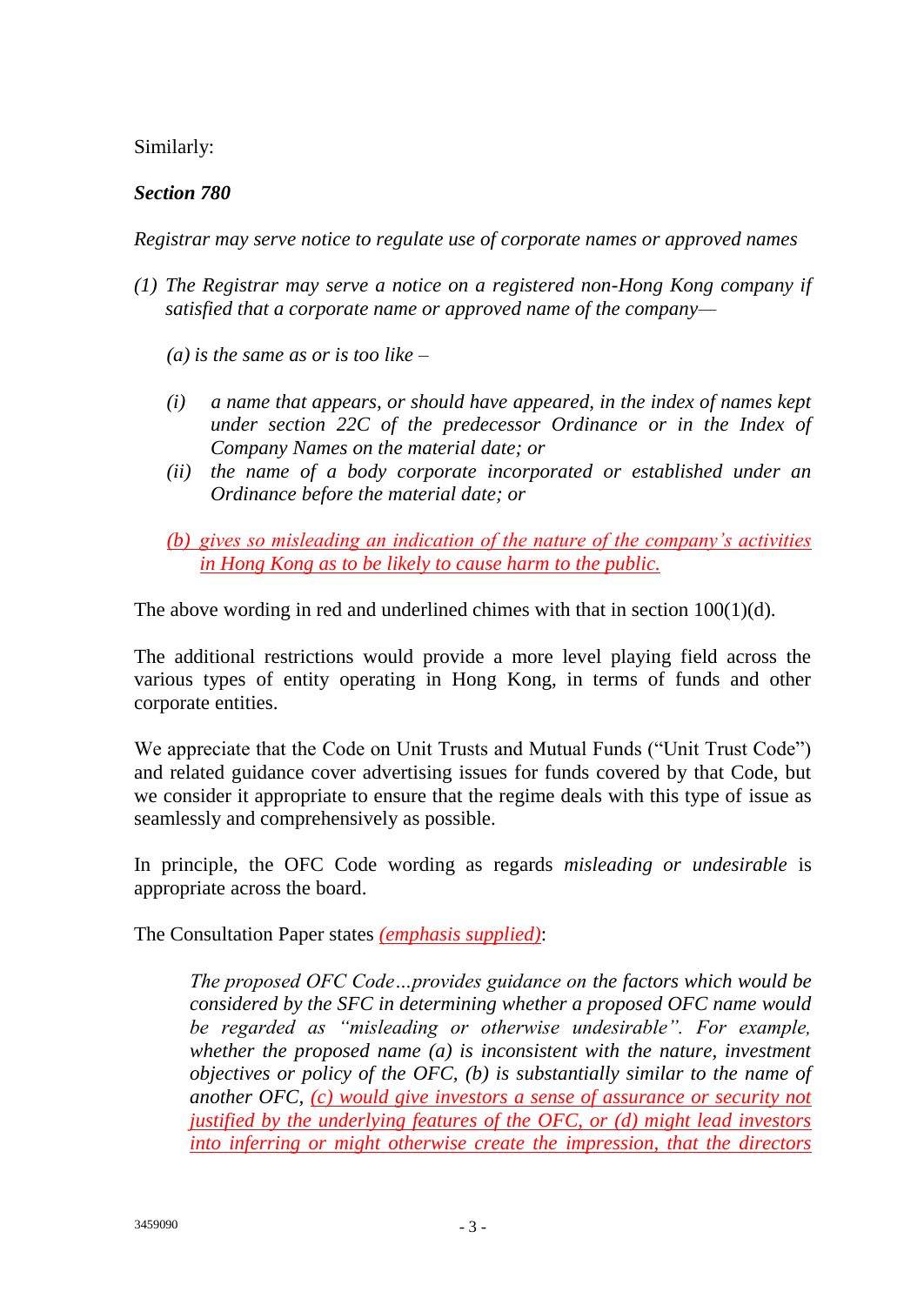#### *are not responsible for the OFC.*

It would in our view be appropriate for fuller guidance to be developed to flesh out the meaning of the wording in red and underlined. Our point above regarding seamless regulation across the funds piece equally applies here.

The Law Society notes that the name of an OFC will need to end with "open-ended fund company" or OFC. It may be appropriate, given the clear distinction between public and private OFCs to require the name to end with "private open-ended fund company" or PrivateOFC, or "public open-ended fund company" or PublicOFC, to ensure the clear differentiation between the two types of OFC under the new regime. That would ensure that investors are put on immediate notice as to the nature of the OFC and its regulatory treatment.

This issue is in the context of the nature of the OFC as a Hong Kong-incorporated entity, and is consistent with the concept under the Companies Ordinance of tagging a Hong Kong company as to whether it is a public or a private company.

*Question 3: Do you have any views on the proposals regarding the instrument of incorporation and the legal capacity of an OFC?*

#### **Law Society's response:**

In a case where the OFC acts outside its instrument of incorporation, the third party (regardless of notice) would be treated as having entered into an invalid transaction with the OFC. While that is helpful, it needs to be recognized that the remedies available to ensure that the underlying investors' position is made whole seem to be potentially insufficient here: since the shareholders' power is restricted to preemptive action to head off a transaction; where the third party, in the light of the invalid transaction, may be unable to reverse the transaction; where the directors are unable to fund any shortfall themselves. There would be no satisfactory redress for the investors from the OFC, for obvious reasons. The underlying shareholders would accordingly suffer.

*Question 4: What are your views on the proposed General Principles in the draft OFC Code as outlined above? Are there any other areas which you think the General Principles should cover?*

#### **Law Society's response:**

We have no comments on the proposed General Principles.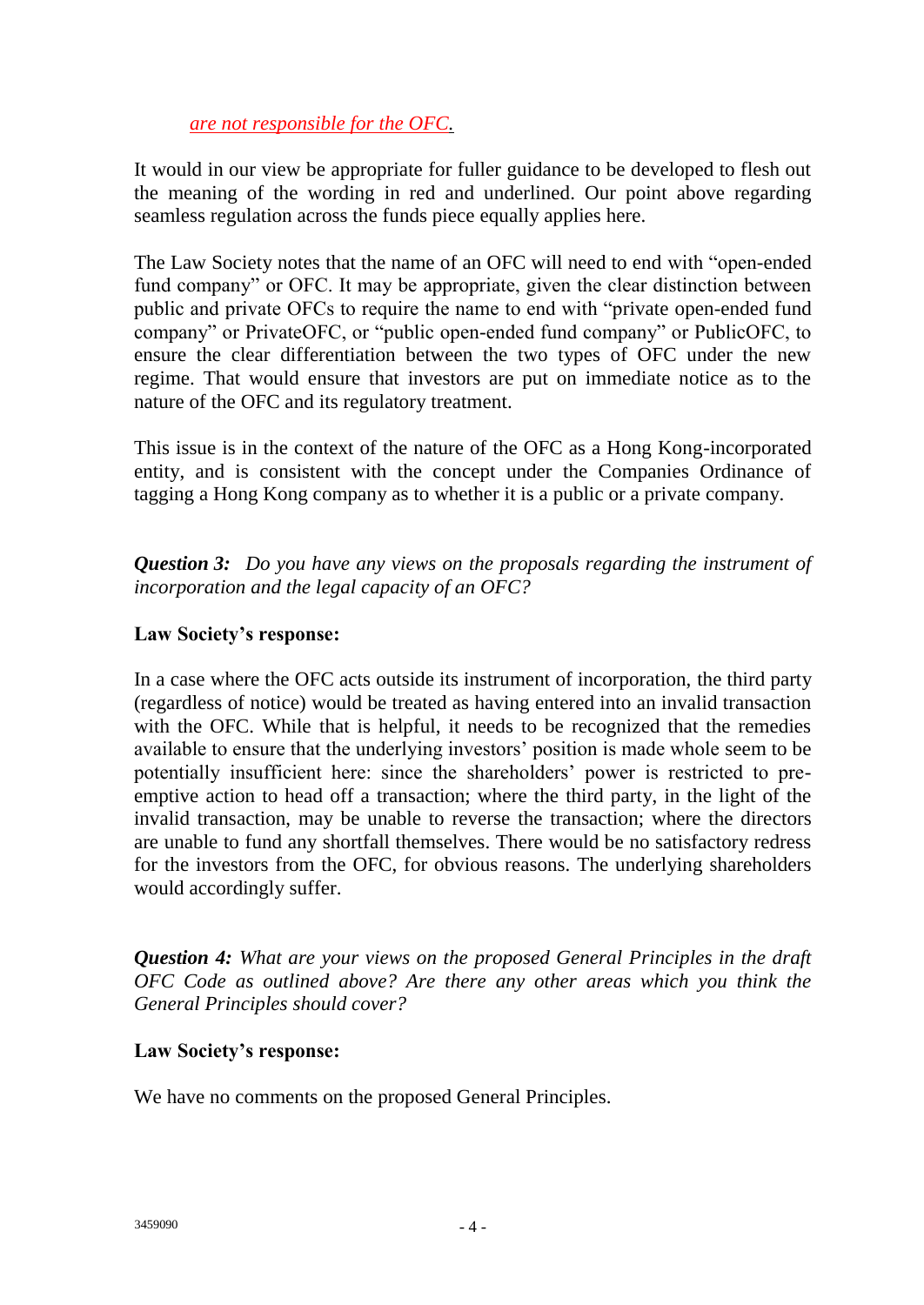*Question 5: Do you have any comments on the proposed requirements as to the eligibility, appointment and removal, and duties of the key operators of an OFC? Please explain your view.*

#### **Law Society's response:**

**Directors –** Overall, we agree with the proposed requirements. We welcome the application of the Companies (Winding-up and Miscellaneous Provisions) Ordinance (Cap.32) regime on disqualification of directors to OFCs. We consider the modifications appropriate.

An issue of concern is in *paragraph 5.1 of the OFC Code (emphasis supplied)*:

*Each of the directors of an OFC must be of good repute, appropriately qualified, experienced and proper for the purpose of carrying out the business of the OFC.*

*Note:*

*In determining whether a person satisfies 5.1, the Commission may have regard factors including but not limited to the following:*

*(a) whether the person has relevant industry qualifications and/ or experience; and (b) whether the person, or any business with which the person has been involved, has been held by any court or competent authority to have breached any company, securities or financial markets laws and regulations, have been held for fraud or other misfeasance; or has been disciplined by, or disqualified from, any professional body.*

We presume that this provision has been worded in this way to align it closely with the SFC's discretion to approve directors of, for example, a licensed corporation, while retaining the overall substance of a company. We would suggest introducing at least an element of materiality to the concept of breaches of relevant laws and regulations, particularly in the context of a competent authority. Court findings would be less of an issue. That would incorporate a degree of proportionality into the ineligibility of an OFC director.

## **Investment manager and custodian –** No comments.

*Question 6: What are your views on the proposed persons and entities which may serve as the process agent of an overseas director and overseas custodian of an OFC?*

## **Law Society's response:**

We regard the proposals as appropriate to take into account offshore directors and custodians in the context of an OFC.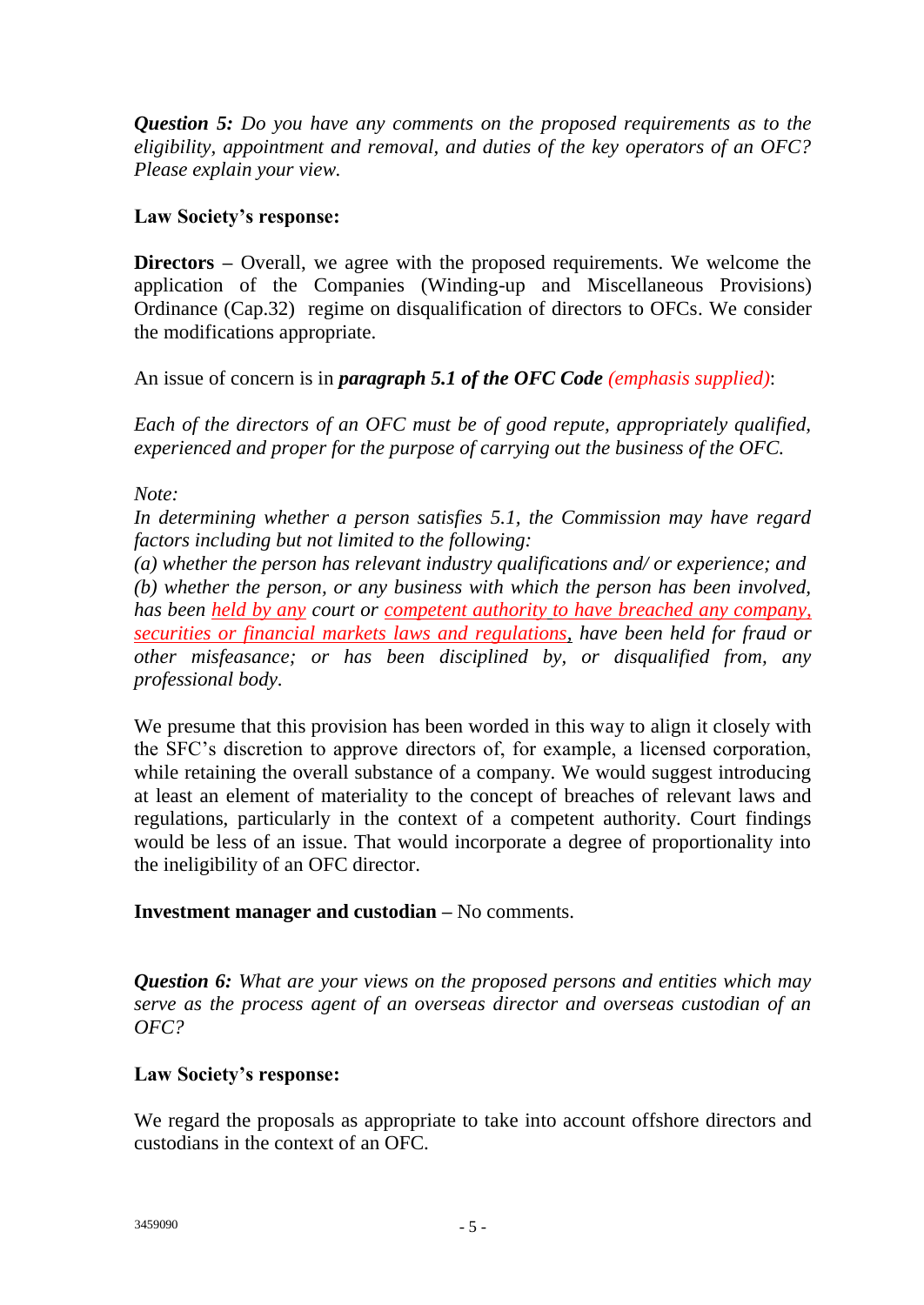*Question 7: Do you have any views on the proposals concerning the shares, meetings and resolutions of an OFC discussed above?*

#### **Law Society's response:**

No comments.

*Question 8: Do you agree with the proposed approach with regard to the filings with the Companies Registry ("CR")? Please explain your view.*

#### **Law Society's response:**

We consider the proposals appropriate. We welcome the one-stop approach to be followed in relation to OFCs.

In that regard, for the sake of simplicity, it may be preferable for OFCs to file all documentation directly with the SFC to avoid confusion over which document should be filed where.

By way of illustration:

*Notice of removal/ resignation of auditor SFC - N/A CR – Yes*

We would have expected the SFC to have been the appropriate first port of call for the OFC in relation to this type of filing, not least given the regulatory implications.

*Question 9: Do you have any views on the proposed eligibility, appointment and removal, and rights and powers of the auditors in the draft OFC Rules?*

#### **Law Society's response:**

No comments.

*Question 10: Do you agree with the proposed requirements regarding the financial reports of an OFC? Please explain your view.*

## **Law Society's response:**

No comments.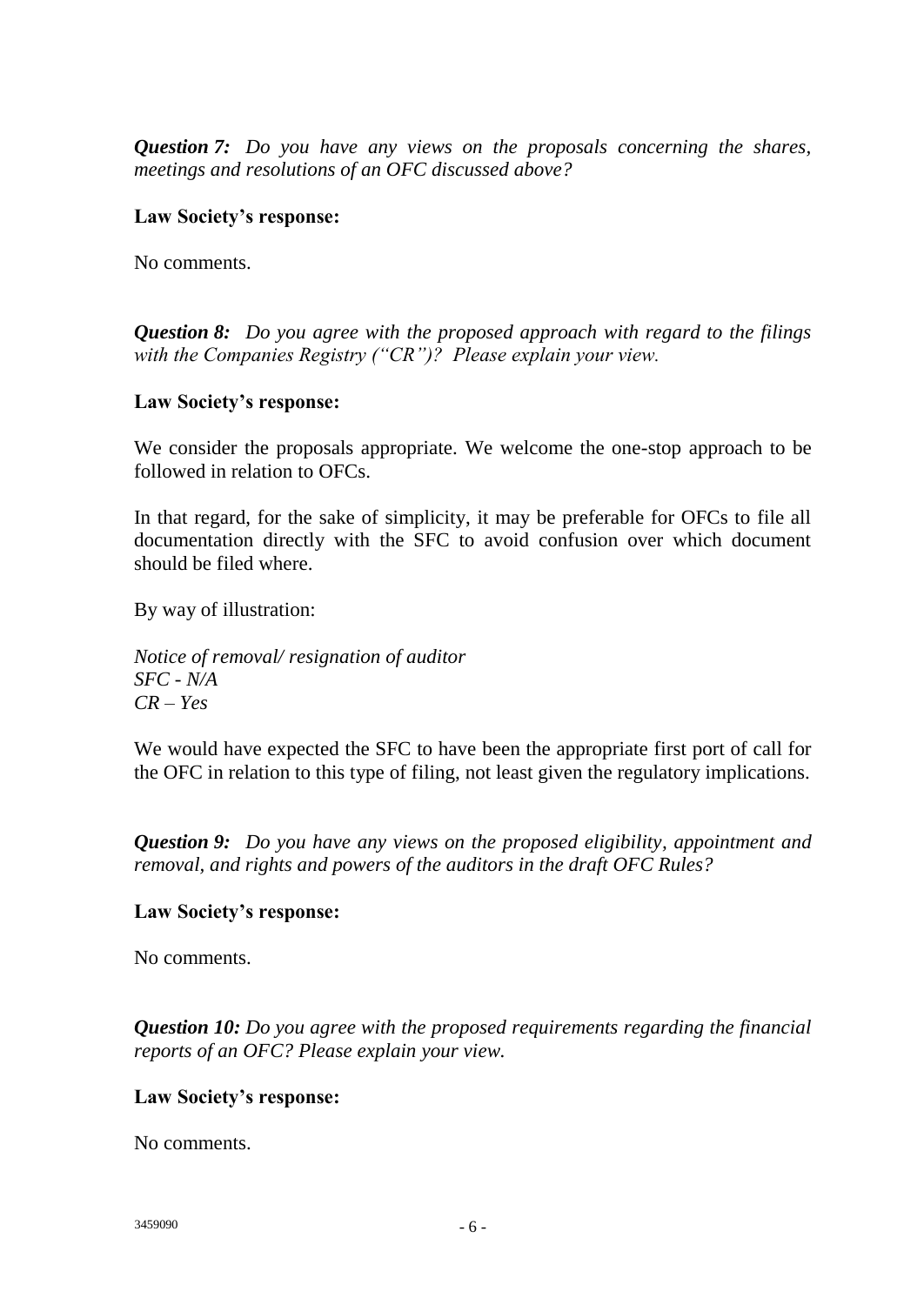*Question 11: Do you have any comments on the proposed provisions for the segregated liability of sub-funds and cross sub-fund investments? Please explain your view.*

## **Law Society's response:**

Implied contractual terms are less robust than wholesale structural legislative change, but we understand the reasons for the approach taken. The flaws in the approach include – in 158(b) of the Securities and Futures (Open-ended Fund Companies) Rules 2017 - the difficulties created where a third party succeeds in having recourse to a sub-fund's assets in respect of liabilities not incurred by the sub-fund, and then the assets are immediately dissipated. Where the third party is unable to meet a claim in respect of the protected cell, the aims of the legislation would have been defeated.

We welcome the inclusion of provisions catering for cross sub-fund investments, duly monitored, which will provide welcome flexibility for asset managers.

We have no additional comments.

*Question 12: Do you have any comments on the proposed draft OFC Rules regarding arrangements and compromises? Please explain your view.*

## **Law Society's response:**

No comments.

*Question 13: What are your views on the proposed requirements and steps for termination by application to the SFC?*

## **Law Society's response:**

No comments.

*Question 14: Do you agree with the proposed approach to applying the Companies (Winding Up and Miscellaneous Provisions) Ordinance ("C(WUMP)O")'s winding-up regime to OFCs and the modifications suggested in the draft OFC Rules when applying the winding-up regime? Are there any other modifications which you think should be included? Please explain your view.*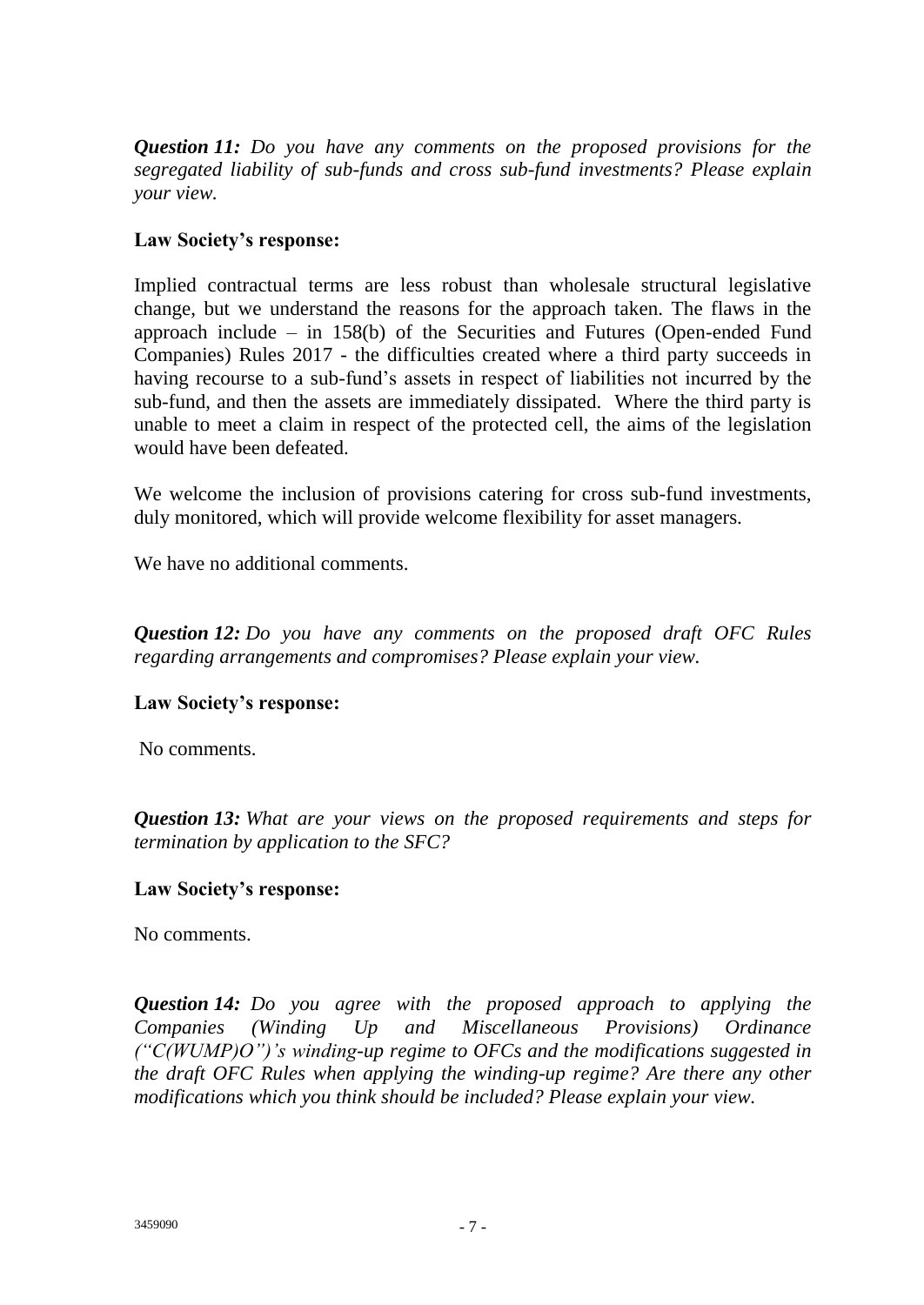## **Law Society's response:**

No comments.

*Question 15: Do you have any comments on the wording in the proposed OFC Code in respect of the investment scope of private OFCs? Please explain your view.*

#### **Law Society's response:**

We regard this issue for the most part to be one of proper disclosure / fair treatment in the offering documentation and surrounding selling activity, given the nature of private funds.

There is scope for an OFC not being viewed as becoming in regulatory breach of the investment restrictions where it is clear that there will be such a breach and the investment manager sought prior blessing from the SFC in appropriate cases. This would normally be where there will be, for whatever reason, an unavoidable issue arising in the short term which cannot be resolved before the limit is crossed. This would allow the manager / ODC to avoid a "breach", having demonstrated a proactive approach to a looming problem. Although, naturally, the SFC would need to be cautious before giving any such "approval" - to avoid any gaming of the provisions or to avoid giving unwarranted relief to investment managers for unsuitable forward planning.

*Question 16: Do you agree with the proposed approach and basic requirements concerning fund operations and disclosure by a private OFC? Do you think that there are other requirements that should be included in the proposed OFC Code? Please explain your view.*

## **Law Society's response:**

We agree overall with the approach taken. It is important for OFCs to be viewed as flexible vehicles for the enhancement of the Hong Kong fund management industry, albeit within appropriate regulatory restrictions. Particularly important is the need for OFCs not to be viewed as an overly restrictive alternative to unit trust structures, to allow OFCs to have a reasonable opportunity to flourish.

*Question 17: Do you have any views on the proposed approach to the different types of scheme changes of a private OFC?*